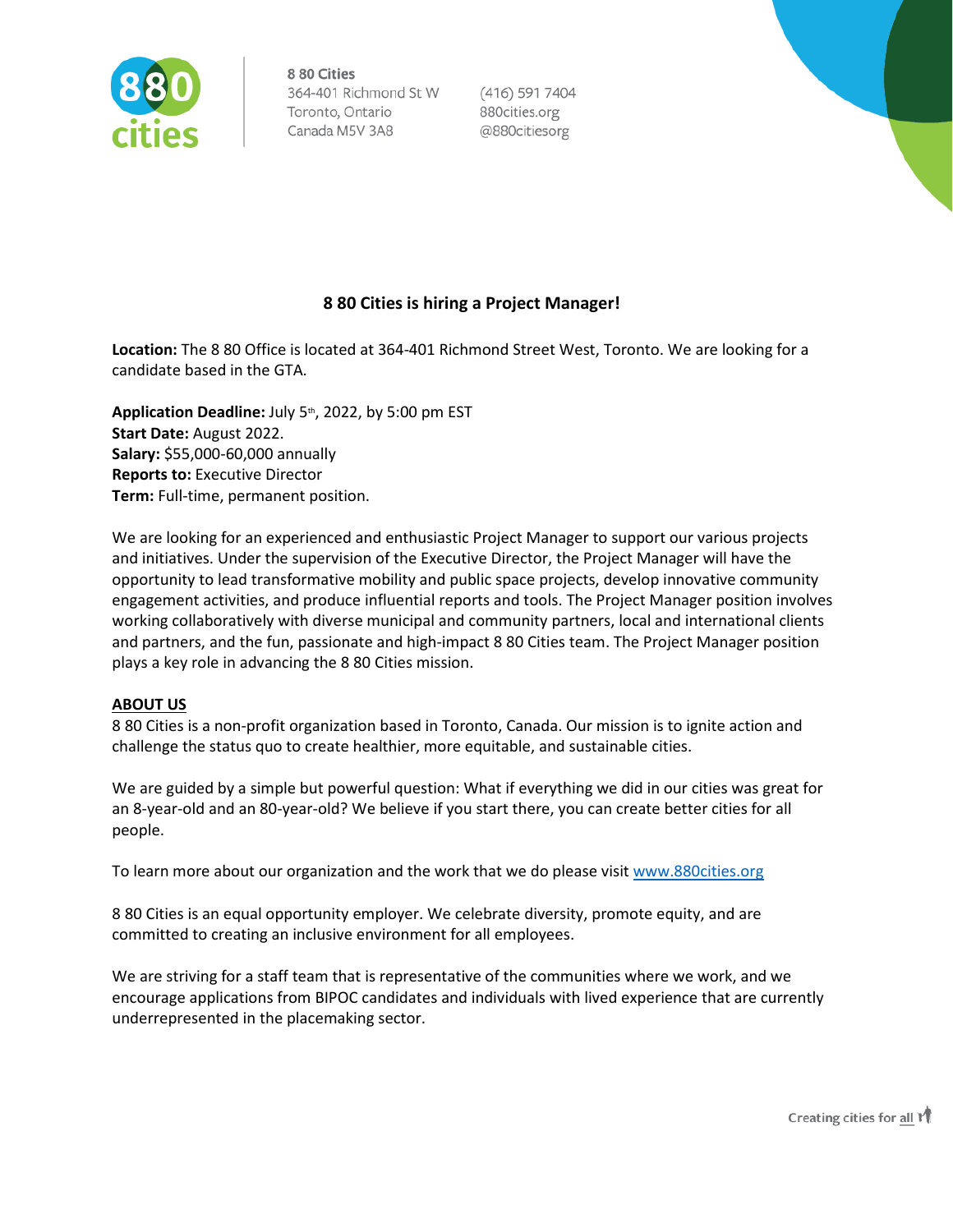

(416) 591 7404 880cities.org @880citiesorg

# **JOB DESCRIPTION:**

The Project Manager oversees and manages the coordination and administration of all aspects of their assigned projects and programs. This is a leadership position. This role includes project development, budgeting, communication, implementation, and evaluation. The Project Manager works closely with partners, clients, and fellow 8 80 Cities staff to ensure projects are delivered on time, on budget and with the most significant impact.  

## **Skills & Qualifications:**

- 3-5 years of project management experience
- Post-secondary education or equivalent experience in urban planning, public health, transportation, architecture, urban design, community development, or other related fields
- Excellent oral and written communication skills
- Excellent organizational skills and demonstrated high attention to detail.
- Experience collecting quantitative and qualitative data and translating data into key insights and recommendations.
- Experience developing and writing, researching, planning, and/or policy reports.
- Must have good client and partner relationship skills and oral presentation skills.
- High level of experience and proficiency in Adobe Suite (InDesign, Illustrator, Photoshop).
- Demonstrated knowledge and subject matter expertise in inclusive public space design, community engagement, sustainable mobility, and city-building issues.
- Experience developing project proposals and grant applications.
- Ability to manage and prioritize multiple projects at a time.
- Willingness to learn, be adaptable and flexible and be a leader and team player.
- Committed to the 8 80 Cities vision of healthy, happy, and sustainable cities for all and our organizational values of empathy, respect, solidarity, positivity, authenticity, creativity, and action.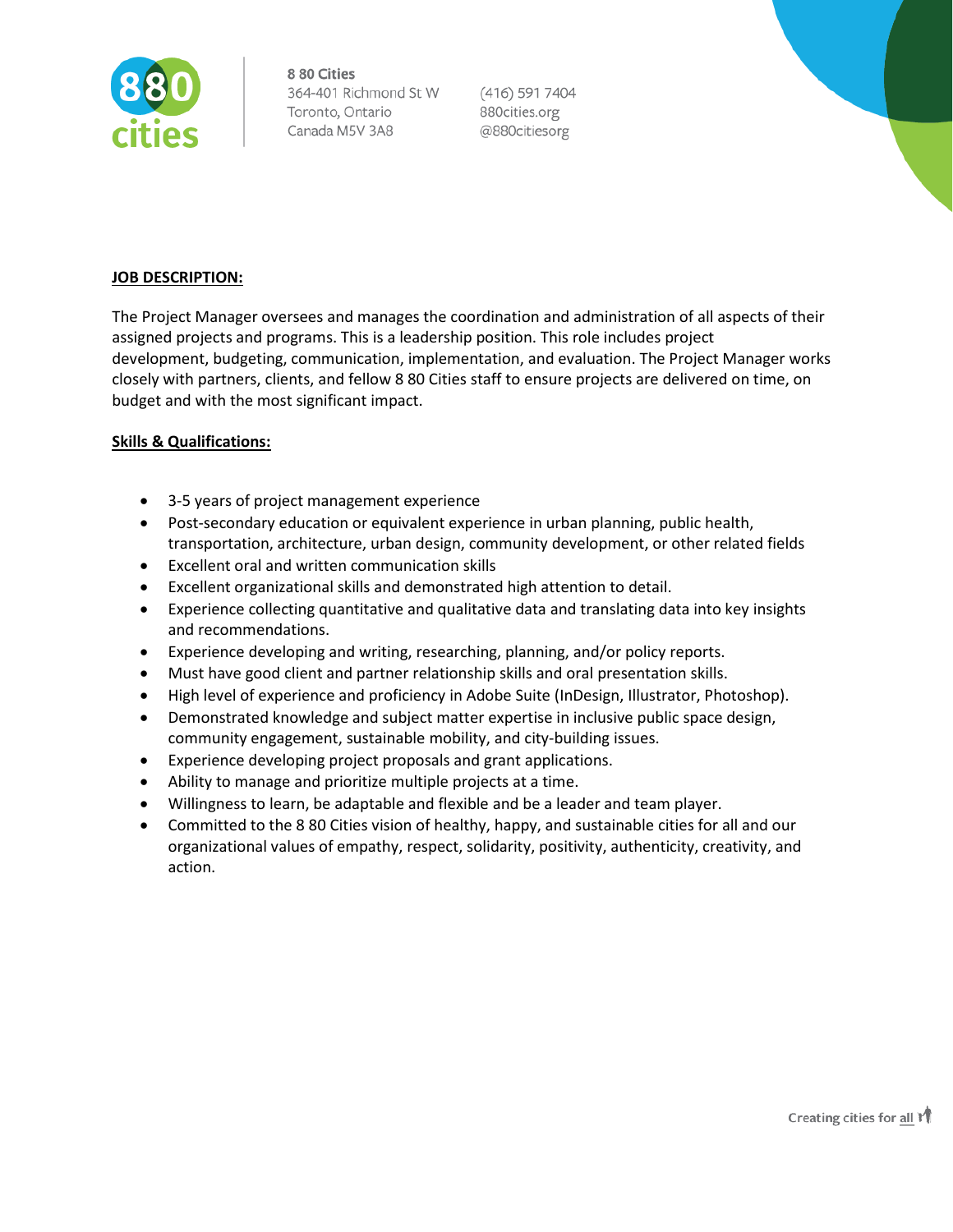

 $(416)$  591 7404 880cities.org @880citiesorg

# **Key Accountabilities:**

# **1) Project management:**

- Align project objectives with organizational goals, communicate and coordinate directly with the Executive Director frequently, and make sure staff team is clear on project objectives.
- Responsible for all aspects of project development and delivery, from proposal writing to planning, budgeting, implementation, evaluation, and report writing.
- Maintain all project files and documentation in an appropriate and accountable manner.
- Report project expenses accurately and efficiently and deliver appropriate expense reports to the Manager, Finance.
- Be the key point person on assigned projects and manage the partner/client relationship.
- Responsible for ensuring the delivery of all key deliverables to the client/partner on time and on budget.
- Manage and mitigate project risks.
- Communicate and coordinate directly with the Communications Manager to highlight project milestones and share project successes on the 8 80 Cities website and social media platforms.
- Coordinate support staff (Project Coordinators, Project Assistants, and Interns) needed to carry out projects.

## **2) Organizational support:**

- Participate actively in weekly team meetings to update staff on project outcomes/developments.
- Actively participate and contribute to strategic planning, development of new and innovative programs and services, communication strategies, and other organizational priorities as directed by the Executive Director.
- Contribute to the 8 80 Cities Blog and contribute to other communication materials and platforms where needed.
- Present at conferences and meetings representing the core values and vision of 8 80 Cities.

We are a dynamic, collaborative, and inclusive workplace. We offer a competitive benefits package and flexible working hours; the work week is 37.5 hours. Our employees are entitled to 4 weeks paid vacation. We value flexibility and work-life balance for our team members.